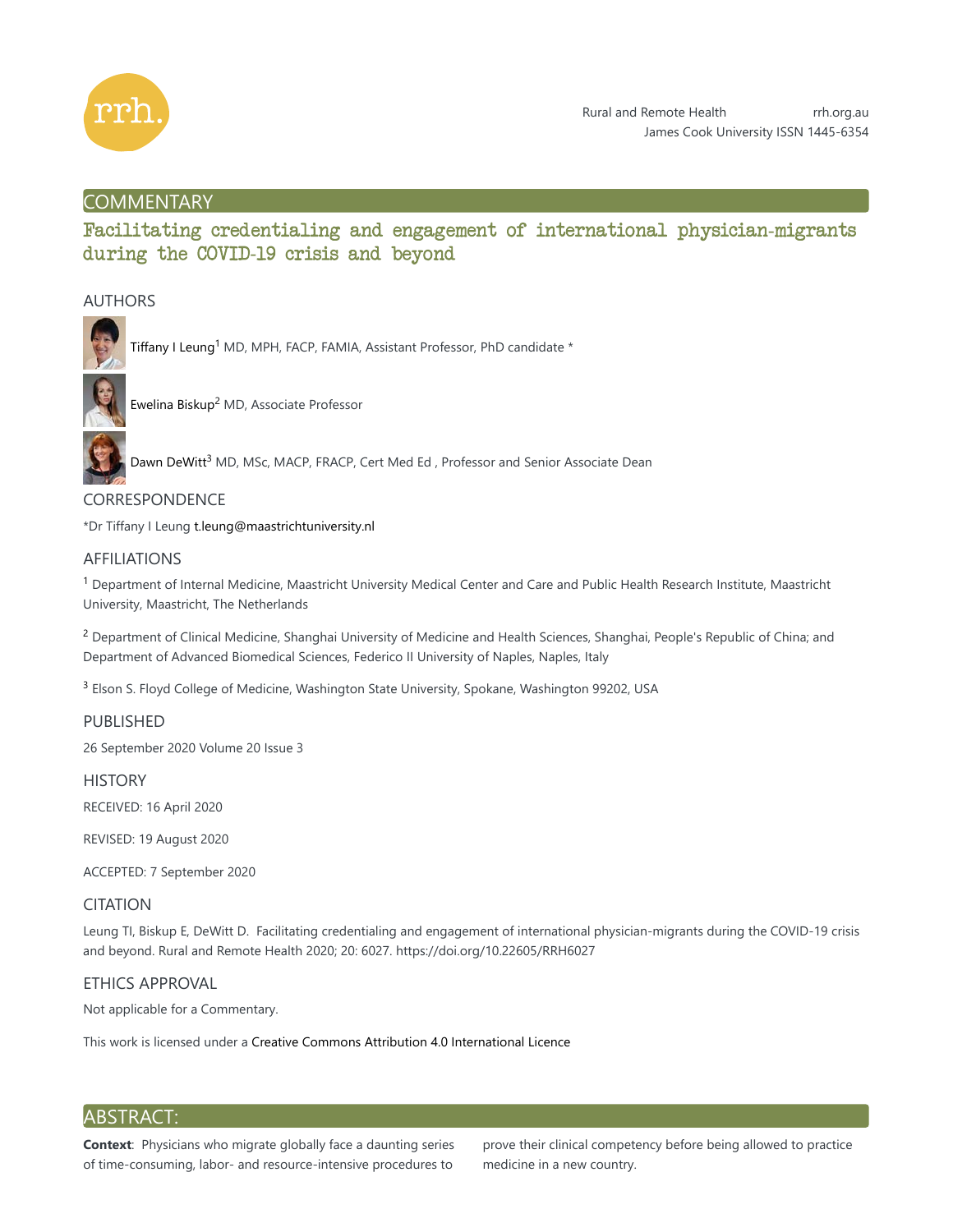**Issues**: In this commentary, we describe licensing barriers faced by physician-migrants based on the authors' experiences, and reflect also on rapidly implemented measures to address COVID-19 pandemic related workforce shortages. We offer recommendations for potential reductions in bureaucratic regulatory barriers that prohibit mobilization of international medical graduate talent. **Lessons learned**: Licensing boards and authorities should strive

for standardized, competency-based basic professional recognition. Professional medical societies are well-positioned to guide such competency-based recognition as a more organized, international collaborative effort across specialties. The COVID-19 pandemic facilitated cross-state and international licensing in some regions, highlighting a key opportunity: streamlining professional recognition requirements is achievable.

#### Keywords:

brain drain, credentialing, international medical graduates, licensure, medical education, mentorship, physician migration, professional recognition, sponsorship.

### FULL ARTICLE:

#### **Context**

Many physicians migrate internationally – for medical school, specialty training, academic and professional opportunities<sup>1</sup>. While 'brain drain' of physicians from poorer to richer countries is problematic, migration engenders new perspectives on international health systems and cultures, and facilitates crossnational collaborations for research, education, and policy<sup>2</sup>. However, migration for physicians remains challenging. Physicians typically face a daunting series of procedural tasks to prove their clinical competency before being allowed to practice in a new country. During the coronavirus pandemic of 2020, countries rapidly mobilized frontline healthcare workers, including physicians.

Mobilizing and retaining physicians is vital as health systems care for exponentially growing numbers of patients with coronavirus disease (COVID-19), in addition to providing ongoing acute and chronic care. Quarantine of frontline healthcare workers with suspected or confirmed COVID-19, and deaths related to COVID-19, have exacerbated pre-existing physician shortages<sup>3</sup>.

Pandemic circumstances stimulated measures to address workforce shortages in the face of COVID-19 surges, including deregulation of licensure and credentialing requirements for physicians: medical students were recruited or graduated early, residents practiced more independently, and, in the USA, statebased licensing boards granted emergency reciprocity so that physicians could practice across state lines<sup>4</sup>. Yet, international medical graduates (IMGs) remain an underrecognized pool of talent in the community and visa delays remain significant bureaucratic barriers for physicians who are qualified to help<sup>5</sup>. Tackling barriers that prevent IMGs from contributing their skills and expertise to the fight against COVID-19 may help supplement workforce at critical times, as in this pandemic.

In this commentary, we describe key barriers faced by physicianmigrants when seeking licensure in a new country. As internists who have practiced in international settings, we offer an overview based on our experiences as IMGs in non-US countries. We also describe examples from COVID-19 pandemic emergency deregulation efforts, which may offer insights about potential reductions in bureaucratic regulatory barriers that prohibit mobilization of IMG talent in general during non-pandemic

#### circumstances.

#### **Issues**

#### *Bureaucracy: a waste of talent and time?*

Time-consuming administrative, licensing, and credentialing approvals have long been mandated worldwide. These labor- and resource-intensive procedures waste talent and productivity. Twenty-six percent of the practicing US physician workforce move to the USA as IMGs<sup>6</sup>. The USA has notoriously high barriers: most IMGs must pass four licensure examinations, complete a US residency training program and pass specialty board examinations. However, the USA is far from unique. Author DD had more than 10 years experience in US academic practice as a faculty clinicianeducator, yet upon moving to Australia experienced a 6–9-month delay in clinical credentialing, with required clinical supervision. Similarly, DD experienced months of credentialing delays from Australia to Canada, with a 6-month licensure gap when returning to the USA. In the European Union, such gaps may be accentuated because of policies guiding specialty recognition, which compare years rather than hours of training; this may result in undervaluing the number of training hours in US residency programs (duty hour limits of 80 v 48 hours per week)<sup>7</sup>.

Many countries enforce strict language requirements as part of licensure. Even after meeting these requirements, non-native speakers are frequently perceived as less qualified, including for leadership or non-clinical positions. After five years of US-based practice, author TL is in her fourth year of reduced clinical practice in the Netherlands because of language requirements, extensive mandatory examinations, and internships<sup>8</sup>. Furthermore, licensure and professional examinations have been postponed for more than 6 months due to government-mandated COVID-19 social distancing regulations. Author EB underwent multiple administrative procedures for credentialing in different countries, first as a European intern in the USA and then as a German resident in Switzerland and again in China. Special governmental permission was required for a residency in China, with forthcoming challenges expected regarding European recognition of that training upon return to her home region.

Such well-intended measures, meant to assess competency and uphold specific policies and societal expectations, are often not evidence-based. They instead propagate barriers for physician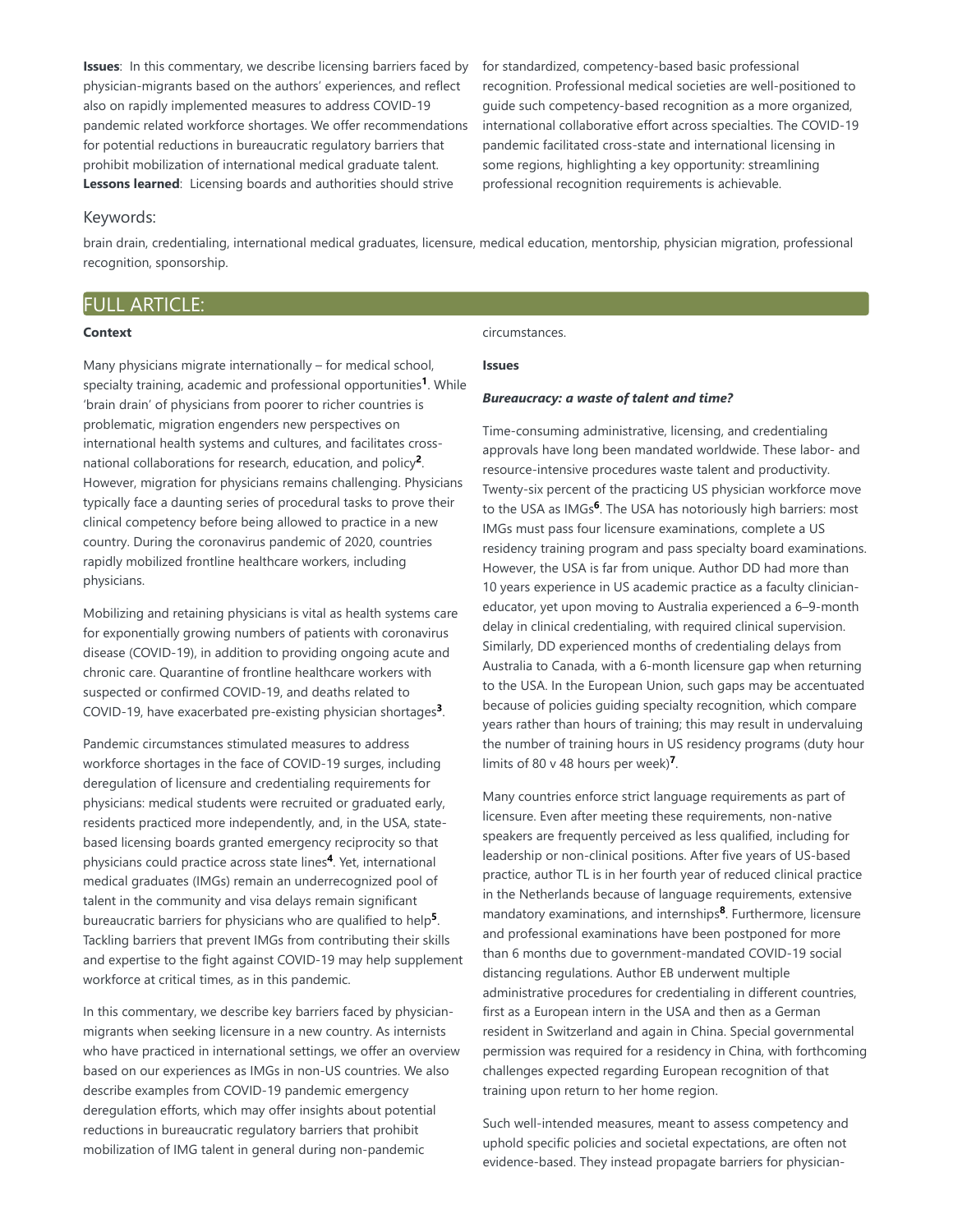migrants, resulting in repetitive requirements and wasteful bureaucratic delays in licensing. This observation is especially concerning when this means persistent physician shortages translate into patient morbidity and mortality<sup>9,10</sup>.

## *Mobilizing international medical graduate talent during the pandemic*

Temporary emergency measures that fast-tracked medical students and physician trainees to fill frontline workforce gaps can serve as examples for IMG recruitment and deployment. Senior medical students nearing graduation were recruited in Germany, Austria, Italy, and Malaysia, with some US medical schools graduating students early to meet pandemic needs<sup>11,12</sup>. Medical students were deployed in support of nursing duties on inpatient wards or, in some non-US countries, work in emergency departments<sup>13,14</sup>. Some resident physicians or specialty physicians-in-training were advanced to independently practicing physicians in the USA. Similarly, specialists were mobilized to do COVID-related work<sup>15,16</sup>.

Some effort surfaced with regards to IMGs; however, lack of consistency and deferral of policy interpretation to a local level likely resulted in inaction or non-adoption. During New York state's COVID-19 surge in March, the governor issued an executive order that IMGs who had completed 1 year of graduate medical education, presumably in the USA, but who may not yet have had a full license to practice, were permitted to provide hospital care<sup>17</sup>. In Ontario, Canada, unlicensed IMGs who had passed specific examinations, and students who graduated in the past 2 years from a Canadian medical school, could apply for a 30-day Supervised Short Duration Certificate<sup>18</sup>.

In the Netherlands, the Royal Dutch Medical Association, which is responsible for licensing specialist physicians, advised that currently unlicensed physicians may be utilized at the discretion of a hospital or health system to handle 'non-complex care' if they have had work experience within the past 10 years<sup>19</sup>. The president of the German Hospital Society advocated for health authorities to issue ad hoc permits to foreign professionals, proposing that later review towards resuming formal recognition procedures could follow after the pandemic<sup>20</sup>. News reports suggest that Malaysia may have tapped 'unregistered' doctors to help fight the pandemic<sup>21</sup>. However, most explicitly state that changes are shortterm, specifically for the COVID-19 pandemic response. Unfortunately, months after many countries' first peak of COVID-19 cases, it remains unclear to what extent institutions or regions utilized these mechanisms to mobilize this talent pool to support care during the pandemic surge.

#### *The competency challenge*

Physician licensing regulations are intended to ensure patient safety, consistent care quality and prevent fraudulent or criminal behavior. Recent German debates highlight these key concerns<sup>22</sup>. However, temporary changes may generate useful evidence regarding competence among various subsets of pandemic providers. In our experience, the barriers to routine efficient practice when moving to a new country include language

(pharmaceuticals, terminology, and communication style), cultural healthcare expectations and norms, specific documentation and billing procedures, and some country-specific differences in clinical practice guidelines.

The rapid onboarding of physicians during this crisis highlights the inefficiencies and delays attributable to current regulatory barriers. Determining clinical competence is challenging, but we have neither the time nor the capacity to administer extensive examination procedures during a pandemic. This raises the challenge of improving and/or simplifying pathways that attest to competence while also eliminating hurdles, a core argument that motivated the US Medical Licensing Exam (USMLE) to move to pass/fail reporting for the USMLE Step 1 exam<sup>23</sup>. However, one just-published study showed that USMLE examination scores predict performance on the American Board of Internal Medicine certification examinations, suggesting that IMGs who have already performed well on the USMLE examinations may be ideal candidates to fast-track into higher levels of responsibility<sup>24</sup>. Reexamining our processes now can facilitate longer term recognition for physicians who are risking their lives to care for patients but who will be back in limbo when the crisis resolves.

#### **Lessons learned**

### *Streamlining international medical graduate credentialing globally*

Licensing boards and authorities should strive for standardized competency-based basic professional recognition. Towards this aim, Australia developed a Competent Authority pathway that enables provisional registration of physicians from the UK, the USA, Canada, New Zealand, or Ireland with the Medical Board of Australia, pending full, general registration<sup>25</sup>. However, to guide competency-based recognition, a more organized and international collaborative effort could engage professional medical societies to identify common scopes of practice and competencies across specialties<sup>26</sup>.

Secure online credentialing repositories and standardized, accessible language certification could shorten licensing timelines. In critical-need regions, during non-pandemic times, qualified employers might also be granted flexibility to identify and sponsor talented IMGs for recruitment in alignment with local needs. Finally, computer translation applications or online professional language translation services could facilitate non-native speakers' clinical practice and integration into the healthcare system, reducing unnecessarily lengthy government-mandated language requirements.

Most countries had pre-existing physician maldistribution or workforce shortages<sup>9</sup>, and the COVID-19 pandemic exacerbated those shortages. The COVID-19 pandemic facilitated cross-state and international licensing, mobilizing some physician-migrants, or IMGs, in response to surges. These crisis responses highlight one key opportunity: streamlining requirements is achievable. Lessons learned should become part of a more comprehensive plan to recognize and recruit previously credentialed IMGs into international healthcare systems. It's time to reconfigure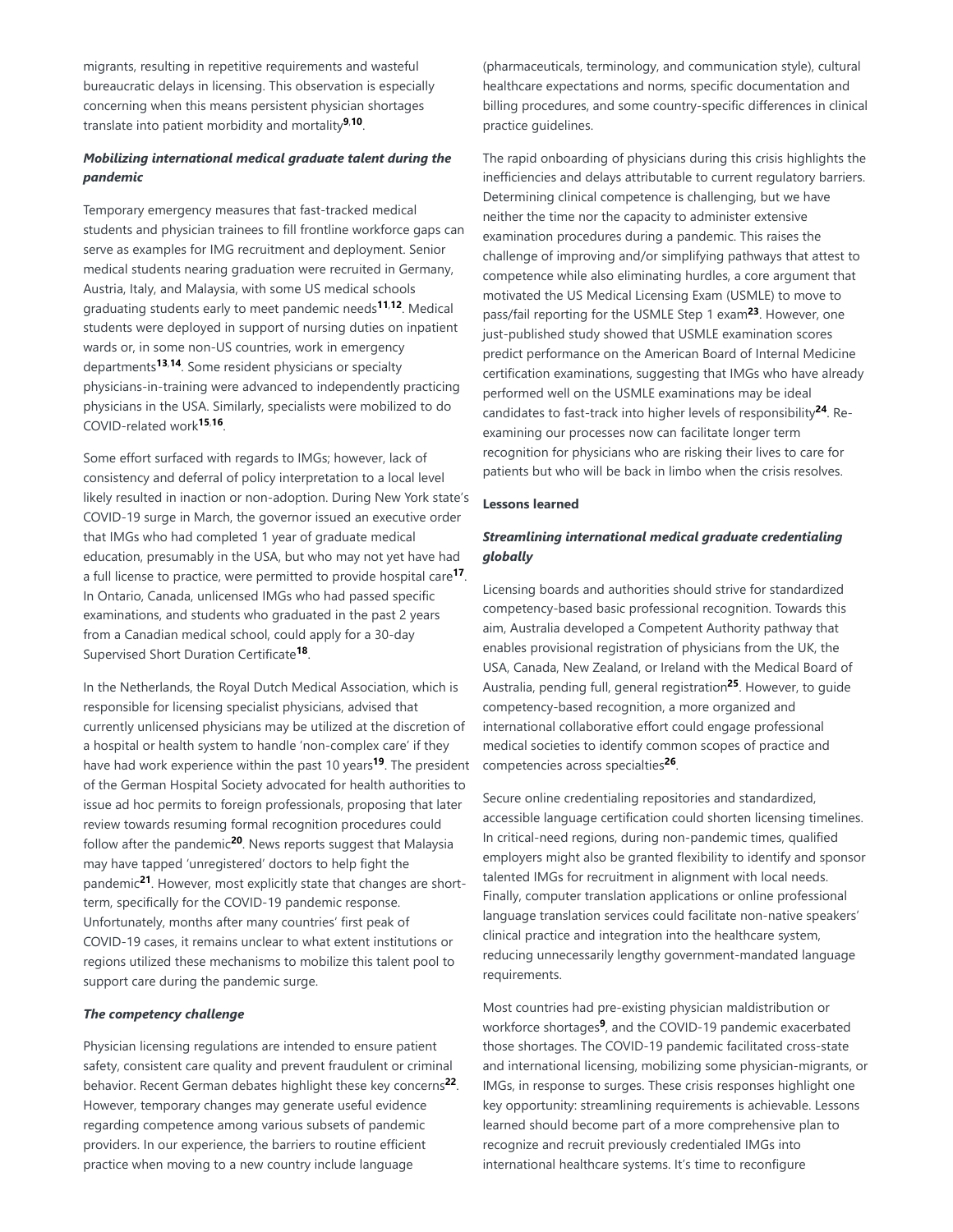professional recognition procedures and leverage physicianmigrants' knowledge and diversity for the benefit of the global physician workforce and the health of patient populations across the world.

#### **Acknowledgements**

Ewelina Biskup was supported by Krebsliga Schweiz, BIL KFS 4261-08-2017.

## REFERENCES:

**1** Hervey G. *The EU exodus: when doctors and nurses follow the money.* 2017. Available: https://www.politico.eu/article/doctorsnurses-migration-health-care-crisis-workers-follow-the-moneyeuropean-commission-data (Accessed 25 November 2019).

**2** DeWitt DE. A tale of two countries: how I saw more patients with more joy in internal medicine practice. *Annals of Internal Medicine* 2017; **166:** 669-670. https://doi.org/10.7326/M17-0244 PMid:28346950

**3** Medscape. *In memoriam: healthcare workers who have died of COVID-19.* 2020. Available: http://www.medscape.com/viewarticle /927976 (Accessed 9 April 2020).

**4** Federation of State Medical Boards. *COVID-19.* Available: https://www.fsmb.org/advocacy/covid-19 (Accessed 9 April 2020).

**5** Jordan M, Correal A. *Foreign doctors could help fight coronavirus. But U.S. blocks many.* 2020. Available: https://www.nytimes.com /2020/04/13/us/coronavirus-foreign-doctors-nurses-visas.html (Accessed 15 April 2020).

**6** Arnhart K, Pei X, Young A. The rise of female international medical graduates and their contribution to physician supply in the United States. *Journal of Medical Regulation* 2017; **103:** 5-11. https://doi.org/10.30770/2572-1852-103.1.5

**7** European Parliament and the Council of the European Union. *Directive 2005/36/EC of the European Parliament and of the Council of 7 September 2005 on the recognition of professional qualifications. Europa 2005: L 255/22.* Available: https://eurlex.europa.eu/legal-content/EN/TXT

/HTML/?uri=CELEX:32005L0036&from=LT#d1e1626-22-1 (Accessed 24 December 2019).

**8** Leung TI. Leaving American health care: what to know to become a physician expatriate. *SGIM Forum* 2018; **41:** 1,13-14. Available: https://www.sgim.org/FileLibrary/SGIM/ResourceLibrary/Forum /2018/SGIM-June-1.pdf (Accessed 25 September 2020).

**9** Center for Global Development. *Migrant health workers are on the COVID-19 frontline. We need more of them.* 2020. Available: https://www.cgdev.org/blog/migrant-health-workers-are-covid-19-frontline-we-need-more-them (Accessed 9 April 2020).

**10** Amiri S, Espenschied JR, Roll JM, Amram O. Access to primary care physicians and mortality in washington state: application of a 2-step floating catchment area. *Journal of Rural Health* 2020; **36(3):** 292-299. https://doi.org/10.1111/jrh.12402 PMid:31840292

**11** Columbia University Irving Medical Center. *To increase physician ranks, Columbia medical students will graduate early.* 2020. Available: https://www.cuimc.columbia.edu/news/increasephysician-ranks-columbia-medical-students-will-graduate-earlyjoin (Accessed 2 April 2020).

**12** DeWitt DE. Fighting COVID-19: enabling graduating students to

start internship early at their own medical school. *Annals of Internal Medicine* 2020; **173(2):** 143-144. https://doi.org/10.7326 /M20-1262 PMid:32259191

**13** General Medical Council. *Information for medical students.* 2020. Available: https://www.gmc-uk.org/news/news-archive /coronavirus-information-and-advice/information-for-medicalstudents (Accessed 9 April 2020).

**14** Medical Center of the Johannes Gutenberg University Mainz. *'I want to help' – registration portal of the University Medicine Mainz for the voluntary service of students in the context of the Corona crisis exceeds all expectations.* [In German]. Available: https://www.unimedizin-mainz.de/presse/pressemitteilungen /aktuellemitteilungen/newsdetail/article/ich-will-helfenmeldeportal-der-universitaetsmedizin-mainz-fuer-den-freiwilligendienst-von-studierenden-im-rahmen-der-corona-krise-uebertrifftalle-erwartungen.html (Accessed 9 April 2020).

**15** UK National Health Service. *Redeploying your secondary care medical workforce safely.* 2020. Available: https://www.england.nhs.uk/coronavirus/wp-content/uploads/sites /52/2020/03/Redeploying-your-secondary-care-medicalworkforce-safely\_26-March.pdf (Accessed 9 April 2020).

**16** Sengupta S. *With virus surge, dermatologists and orthopedists are drafted for the E.R.* 2020. Available: https://www.nytimes.com /2020/04/03/nyregion/new-york-coronavirus-doctors.html (Accessed 9 April 2020).

**17** Andrew M. Cuomo. *No. 202.10: Continuing temporary suspension and modification of laws relating to the disaster emergency.* 2020. Available: https://www.governor.ny.gov /news/no-20210-continuing-temporary-suspension-andmodification-laws-relating-disaster-emergency (Accessed 2 April 2020).

**18** Brockbank N. *Some internationally trained doctors can apply for 30-day Ontario licence to fight COVID-19.* 2020. Available: https://www.cbc.ca/news/canada/toronto/internationally-traineddoctors-covid-19-1.5519881 (Accessed 9 April 2020).

**19** Royal Dutch Society of Medicine. *KNMG Guidance: In an emergency, handle the BIG (Individual Healthcare Profession) Act rules more flexibly to save lives.* [In Dutch]. 2020. Available: https://www.knmg.nl/actualiteit-opinie/nieuws/nieuwsberichtcorona/advies-knmg-ga-in-nood-soepeler-om-met-regels-rondwet-big-om-levens-te-redden.htm (Accessed 2 April 2020).

**20** Kaja K. *Otherwise, clinics will have to restrict supply.* [In German]. Available: https://www.welt.de/politik/deutschland /article206618943/Corona-Ansonsten-werden-Kliniken-die-Versorgung-einschraenken-muessen.html (Accessed 9 April 2020).

**21** Free Malaysia Today. *Mobilise all medical staff, including 'unrecognised' doctors, urges Jeffrey.* 2020. Available: